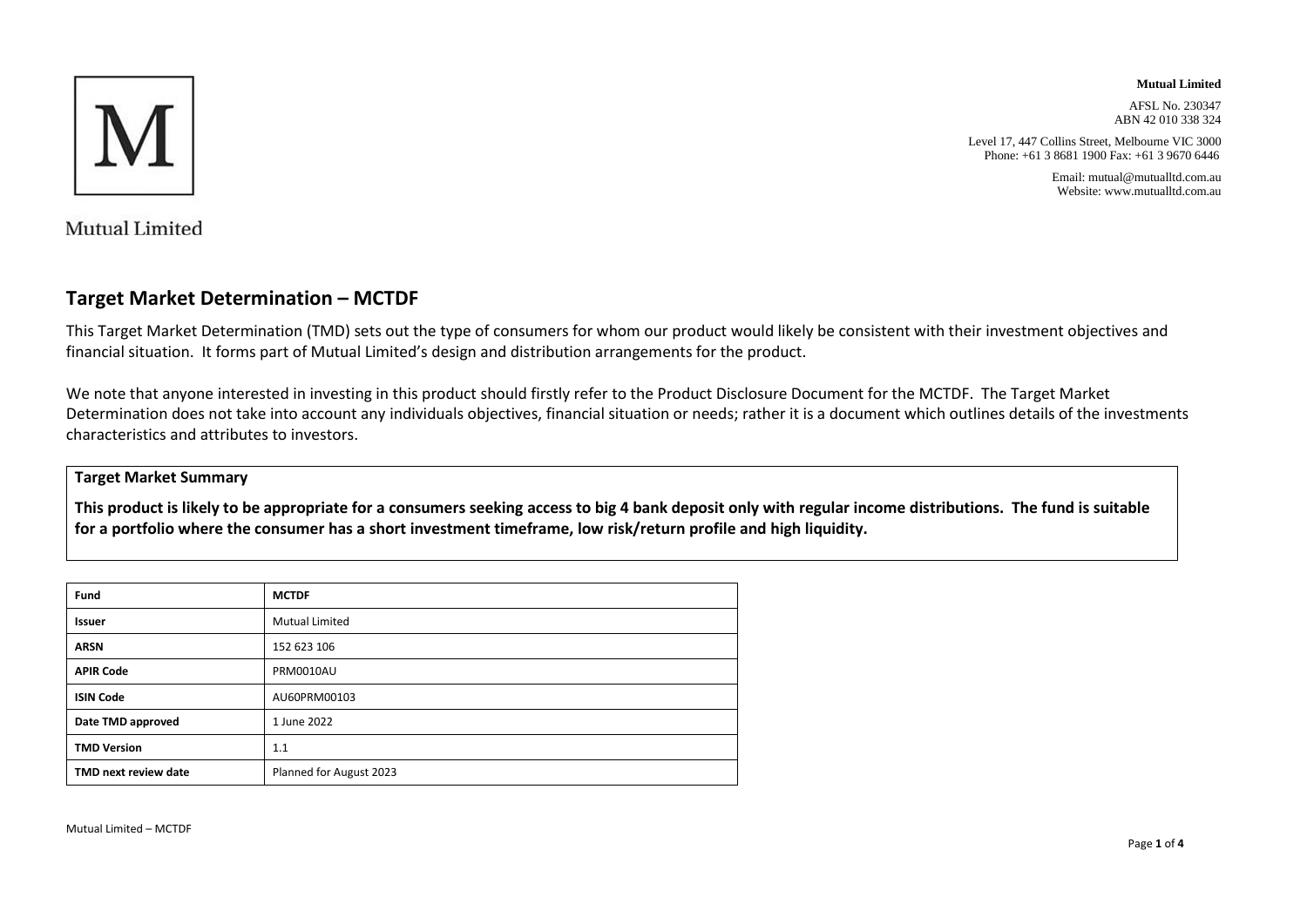# **Description of Target Market**

|                                              | <b>Investment Characteristic</b>  | <b>TMD Indicator</b><br>for product | Product description including key attributes                                                                                                                                                                |
|----------------------------------------------|-----------------------------------|-------------------------------------|-------------------------------------------------------------------------------------------------------------------------------------------------------------------------------------------------------------|
| Investor's<br>Investment<br>Objective        | Ability for Regular Income        |                                     | Our target investor seeks:<br>to invest in a product designed to ensure capital stability and generate the return though income.<br>$\bullet$                                                               |
|                                              | <b>Capital Preservation</b>       |                                     | prefers exposure to defensive assets.<br>$\bullet$<br>a diversified exposure to term deposits from the big 4 Australian banks.<br>$\bullet$                                                                 |
|                                              | Capital Growth                    | X                                   | a passive investment approach.                                                                                                                                                                              |
|                                              | Capital Guaranteed                | X                                   | a short to medium timeframe.<br>$\bullet$                                                                                                                                                                   |
| Investor's<br>Intended<br><b>Product Use</b> | Solution/Standalone (75-100%)     | $\checkmark$                        | Our target investor may intend to hold the investment as a part of their portfolio to provide consistent<br>distributions, or as a larger portion of their total portfolio to preserve capital at low risk. |
|                                              | Core Component (25-75%)           |                                     |                                                                                                                                                                                                             |
|                                              | Satellite/small allocation (<25%) |                                     |                                                                                                                                                                                                             |
| <b>Investor's Time</b><br>Frame              | Short ( $\leq$ 2 years)           |                                     | Our target investor will ideally:<br>have a short to medium term timeframe, with an emphasis on liquidity and capital preservation<br>$\bullet$                                                             |
|                                              | Medium ( $\leq 6$ years)          | $\checkmark$                        |                                                                                                                                                                                                             |
|                                              | Long ( $> 6$ years)               |                                     |                                                                                                                                                                                                             |
| <b>Investor's Risk</b><br><b>Profile</b>     | Very high                         | $\overline{\mathsf{X}}$             | Our target investor:<br>values capital stability and preservation.<br>$\bullet$                                                                                                                             |
|                                              | High                              | $\overline{\mathsf{X}}$             | is comfortable in holding low yielding defensive assets within their portfolio.<br>$\bullet$                                                                                                                |
|                                              | Medium                            | X                                   |                                                                                                                                                                                                             |
|                                              | Low                               |                                     |                                                                                                                                                                                                             |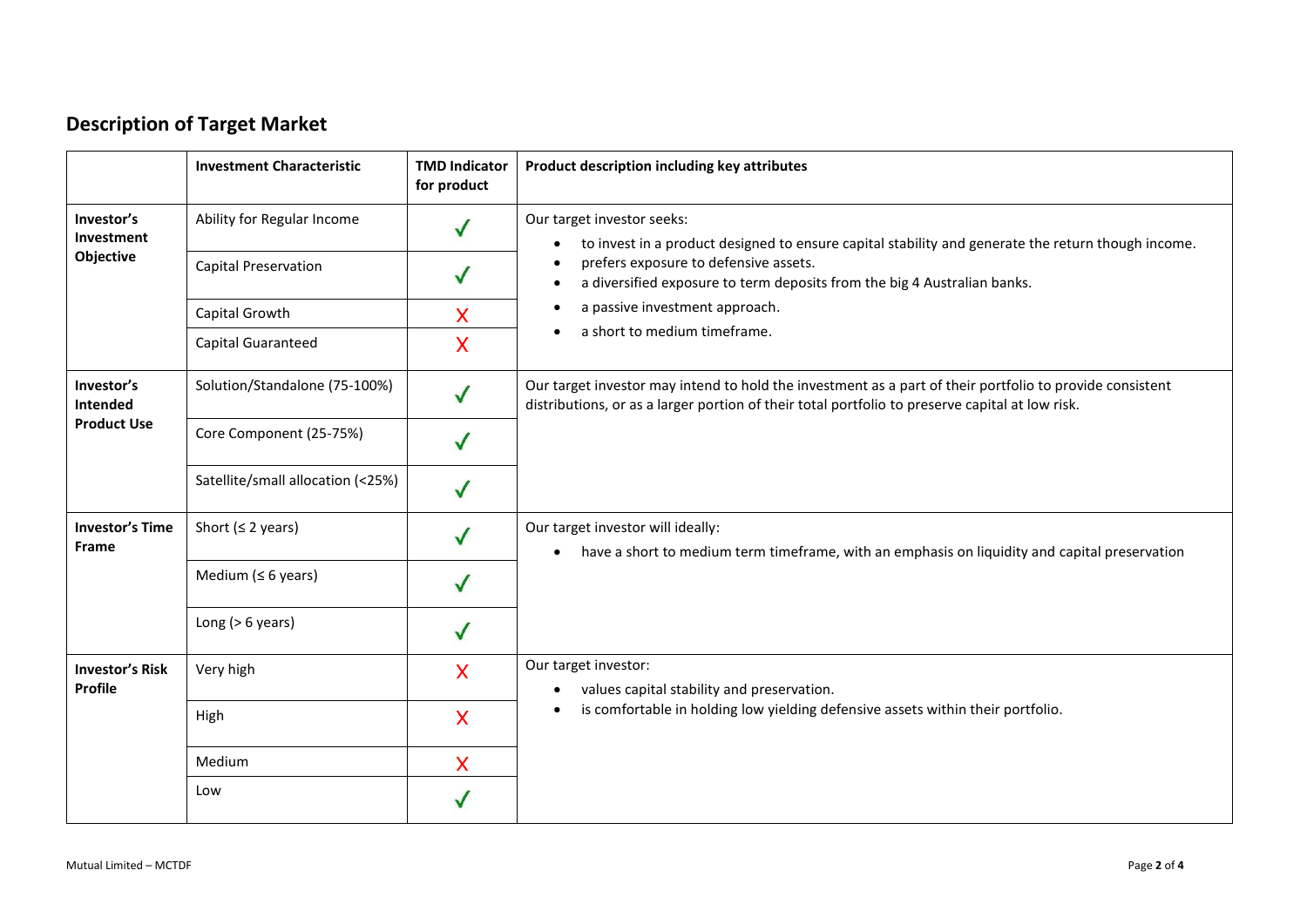| Investor's<br>access and<br>liquidity | Daily     | Our investors have:<br>the ability to redeem their units on a daily basis, with payments made within 5 days<br>$\bullet$ |
|---------------------------------------|-----------|--------------------------------------------------------------------------------------------------------------------------|
|                                       | Weekly    |                                                                                                                          |
|                                       | Monthly   |                                                                                                                          |
|                                       | Quarterly |                                                                                                                          |

# **Distribution conditions/restrictions**

| <b>Distribution Channel</b>                                                     | <b>Permitted</b> | <b>Distribution Conditions</b>                                                                                                                                             |
|---------------------------------------------------------------------------------|------------------|----------------------------------------------------------------------------------------------------------------------------------------------------------------------------|
| Direct retail, issued direct to customer                                        | Yes              | Must apply via a current application form attached to a product disclosure statement.                                                                                      |
| Suitable for distribution through all distributors                              | Yes              | No distribution conditions.                                                                                                                                                |
| Suitable for distribution to consumers who have<br>not received personal advice | Yes              | Must apply via a current application form attached to a product disclosure statement or if applying via IDPS<br>investor must have received a copy and understood the PDS. |

| <b>Review triggers</b>                                                                                                                          |
|-------------------------------------------------------------------------------------------------------------------------------------------------|
| Material change to key investment market, attributes, fund investment objective and/or fees.                                                    |
| Material deviation from benchmark / objective over three quarters.                                                                              |
| Key attributes have not performed as disclosed by a material degree and for a material period.                                                  |
| Material or unexpectedly high number of complaints (as defined in section 994A(1) of the Act) about the product or distribution of the product. |
| The use of Product Intervention Powers, regulator orders or directions that affects the product.                                                |